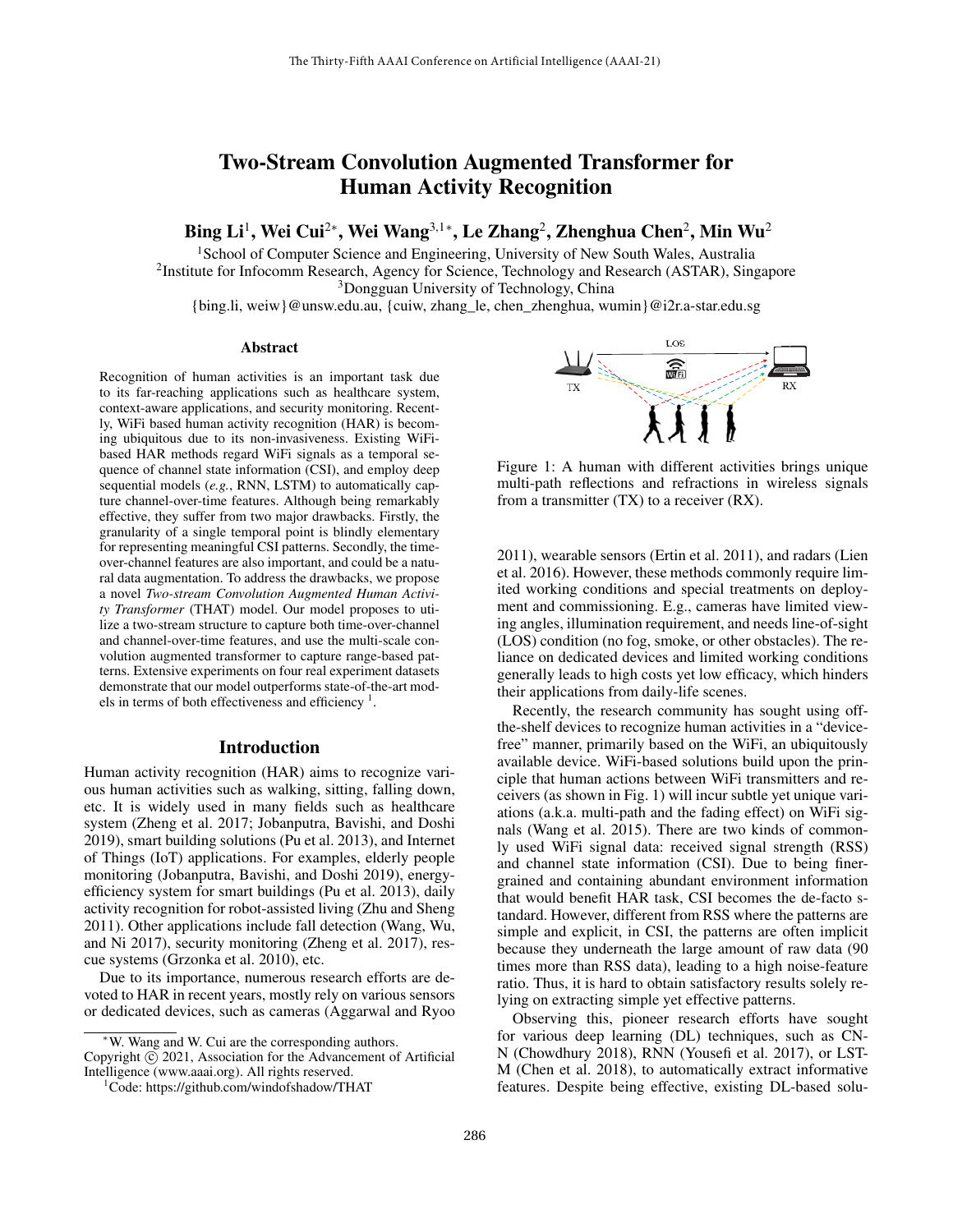tions share some common drawbacks, which hinder them from further performance improvement, as listed below:

i) *Order-unawareness.* Spatial models such as CNN simply treat CSI data as an image and use two-dimensional kernels to extract spatial patterns. However, different from images where semantics of both dimensions are identical (*i.e.*, refers to spatial positions), for CSI data, the meanings of the two dimensions are completely different (*i.e.*, refers to temporal time-stamp and channel state, respectively). Simply treating them equally will yield inferior features. Moreover, CNN is hard to effectively distinguishing order-sensitive activities such as sit-down and stand up.

ii) *Neglect the temporal features extracted along the channel dimension (time-over-channel).* Sequential models such as RNN and LSTM regard CSI data as a temporal sequence. They are aware of orders and able to capture channel features extracted along the temporal dimension (channel-overtime). Unfortunately, they neglect the time-over-channel features, which are shown to be effective in distinguishing actions with similar motions but different body postures, such as sit down and lie down, since the time-over-channel features are more sensitive to density changes as different channel frequency has different penetration on human bodies.

iii) *Granularity is too small.* Existing models take every point as the meaningful unit to generate features. The pointlevel granularity is too small to see the whole picture, since a meaningful pattern usually appears in a continuous *range* rather than a single point due to the continuity<sup>2</sup> of CSI data.

To address the above issues, we propose a sophisticated yet highly effective *Two-stream Convolution Augmented Human Activity Transformer* (THAT) model to exert the advances of deep learning techniques on HAR tasks. Our model presents a two-tower structure, each tower is in charge of the channel stream or the temporal stream to extract both time-over-channel and channel-over-time features. The core component of our model is the *Multi-scale Convolution Augmented Transformer* (MCAT), which adopts a residual-connected multi-head self-attention to effectively generate hidden representations and a multi-scale convolution block to capture range-based patterns. To make the model be order-sensitive, we propose a Gaussian range encoding to preserve the positional information of the CSI data. Besides, owing to the parallel nature of self-attention and convolution, our model is also very time-efficient. The experimental results show that the proposed model not only achieves a very high accuracy (above 98.7%), but also is 1.83∼3.37× faster than state-of-the-art sequential models.

# Related Work

CSI based human sensing methods mainly rely on datadriven approaches to learn the complex relationship between wireless signals and human action (Wang et al. 2019). Traditional schemes for CSI-based activity recognition firstly extract discriminative and representative features from multiple domains and then feed the extracted features into machine learning models to predict certain activities as a multi-



Figure 2: Architecture of THAT Model.

class classification problem. Some of the popular techniques are support vector machines (SVMs) (Wang et al. 2016), hidden markov model (HMM) (Wang et al. 2015), and knearest neighbor algorithm (kNN) (Ali et al. 2015).

However, handcrafted solutions in previous works require export-knowledge and are labor-intensive and timeconsuming. Recently, deep architectures contribute to the significant advancement in the fields of computer vision, natural language processing, data analysis and so on. Some researchers propose to use deep learning approaches, which are able to save that labor-intensive and time-consuming feature exploration procedure. Yousefi *et al.*proposed a deep learning approach, *i.e.*, LSTM, which could hold temporal state information of activities and help in extraction of implicit features for similar activities (Yousefi et al. 2017). Chen *et al.*argued that the conventional LSTM can only process the CSI measurements in the forward direction, which may lead to some informative features loss (Chen et al. 2018). Based on that, they proposed an attention based bidirectional long short-term memory (ABLSTM) approach for human activity recognition using WiFi CSI. In (Shi et al. 2019), discriminative features for different human activities were extracted by LSTM with RNN and then were inputted to a softmax classifier for activity recognition. Gao

<sup>&</sup>lt;sup>2</sup>Not only the temporal dimension, but the channel dimension is also continuous due to the continuity of channel frequency.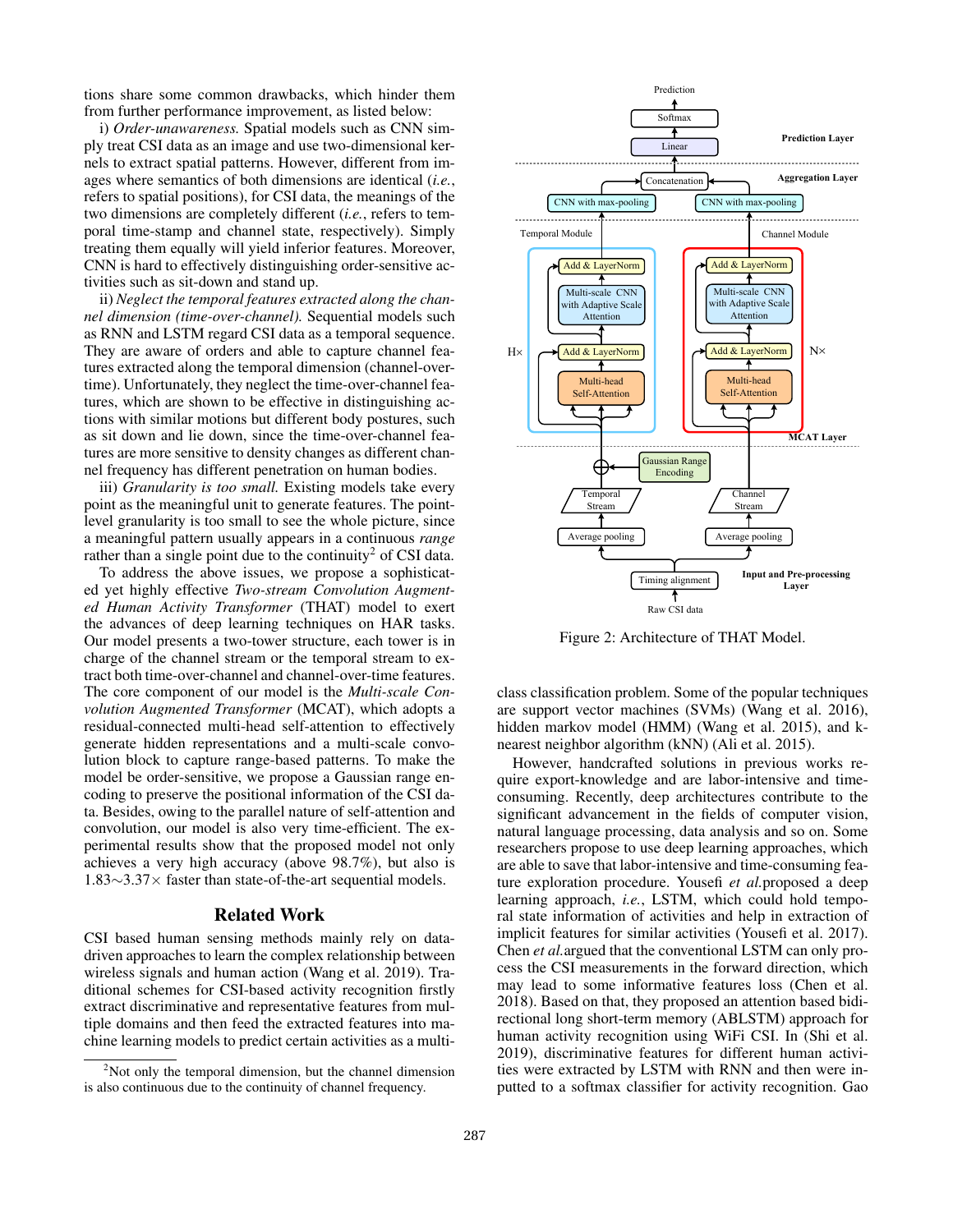*et al.*developed a CSI-based sparse auto-encoder (SAE) network for device free wireless localization and activity recognition (Gao et al. 2017). Ma *et al.*(Ma et al. 2018) proposed a deep learning framework based on convolutional neural network (CNN) for sign gesture recognition using CSI, which achieved higher accuracy and efficiency than the non-deeplearning baselines.

# Model

#### Model Overview

The architecture of our THAT model is summarized in Figure 2. From bottom to top, the first layer inputs the raw CSI data and pre-processes it into temporal and channel streams. The MCAT layer extracts discriminative features from the two-stream. Finally, the two-stream features are aggregated and fed it into the prediction layer for the final output.

Input and Pre-processing Layer receives the raw CSI data as inputs and resizes it into temporal stream and channel stream to be fed as the input of MCAT layer. The raw CSI data is a set of records  $\{r_1, r_2, ..., r_n\}$ . Each record  $r_i$  is a two-dimensional matrix, in which a cell  $v_{tc} \in r_i$  is a real value indicating the state value of channel  $c$  at time  $t$ . To facilitate batch-processing, we perform a timing alignmen $t^3$  to make the size of each record identical, *i.e.*,  $r_i$  has the same dimensionality as  $T \times C$ . To be less memory-intensive, we shrink the size of temporal dimension  $T$  by preforming a mean-pooling on adjacent time slots. The temporal dimension first (with dimensionality  $T \times C$ ) data is used as temporal stream. The channel dimension first (with dimensionality  $C \times T$ ) data is used as channel stream, which could be readily fetched by a simple transpose operation. **Model Overview Model Coverview Model Coverview Model Coverview The architecture of our FHAT model is summarized in Figure 2. From bottom to top, the first layer inputs the taw CSI due to Strain their time-processes it in** 

MCAT Layer extracts discriminative features from the two stream data. This layer manifests a two-tower structure. Each tower is a stack of  $H$ -layer (for temporal stream, and N-layer for channel stream) multi-scale convolution augmented transformers. The two towers separately extract channel-over-time features and time-over-channel features. Notably, if  $H = 0$  or  $N = 0$ , the model is degenerated to a single-stream model.

Aggregation Layer receives features of the temporal stream and channel stream and aggregates them into fixed-length vectors via two separate Convolutional blocks (CNN). Then, temporal and channel vectors are concatenated to be fed as the input of the prediction layer.

Prediction Layer is a linear layer with a softmax operation to compute the probabilities over activity categories.

# Multi-scale Convolution Augmented Transformer (MCAT)

MCAT consists of two sequentially stacked sub-layers: (1) a multi-head self-attention, and (2) a multi-scale CNN with an adaptive scale. Each of the two sub-layers is encompassed by a residual connection (He et al. 2016) (Add) and a layer normalization (Ba, Kiros, and Hinton 2016) (LayerNorm).



Figure 3: An example of generating ensembled features for position i via multi-scale convolutional blocks. The top part shows convolutions with kernel size 1, 3, and 7, and the bottom part shows an adaptive scale attention.

Multi-head Self-attention Module We employ a multihead self-attention mechanism (Vaswani et al. 2017) to generate hidden representations from inputs. Self-attention could directly integrate the information within the entire sequence; thus could fully overcome the long-range dependency problem of RNN and LSTM.

The self-attention outputs a weighted sum of the values, where weight assigned to each value is computed by the dotproduct of the query with the corresponding key. Formally, it is defined as:

$$
Attention(Q, K, V) = softmax(\frac{QK^{\mathsf{T}}}{\sqrt{d_k}})V,
$$
 (1)

where  $d_k$  is the queries and keys dimension, and  $\sqrt{d_k}$  is a scaling factor that enables smoother gradients.  $Q \in \mathbb{R}^{\tilde{L} \times d_k}$ ,  $K \in \mathbb{R}^{L \times d_k}$ , and  $V \in \mathbb{R}^{L \times d_v}$  is queries, keys, and values, respectively. They are generated by letting the input  $X \in$  $\mathbb{R}^{L \times d_{in}}$  go through three linear projections, namely,

$$
Q = X \mathcal{W}_Q, K = X \mathcal{W}_K, V = X \mathcal{W}_V \tag{2}
$$

where  $W_Q \in \mathbb{R}^{d_{in} \times d_k}$ ,  $W_K \in \mathbb{R}^{d_{in} \times d_k}$ , and  $W_V \in$  $\mathbb{R}^{d_{in} \times d_v}$  are projection parameters.

In order to jointly attend to information from different representation subspaces, the queries, keys and values are independently projected  $h$  times (called  $h$ -head) with different projection parameters, and the outputs of projections are concatenated and projected again to result the final output:

$$
\text{MultiHead}(Q, K, V) = [head_1; \dots; head_h] \mathcal{W}_O,\qquad(3)
$$

where  $head_i$  = Attention $(XW_Q^i, XW_K^i, XW_V^i)$ , and  $W_O \in \mathbb{R}^{hd_v \times d_o}$  is the final projection matrix.

To facilitate residual connections, all sub-layers in the M-CAT, as well as the input layer, share identical dimension, *i.e.*,  $d_{in} = h * d_v = d_o$ .

<sup>&</sup>lt;sup>3</sup>We evenly split a time range into time slots and map each row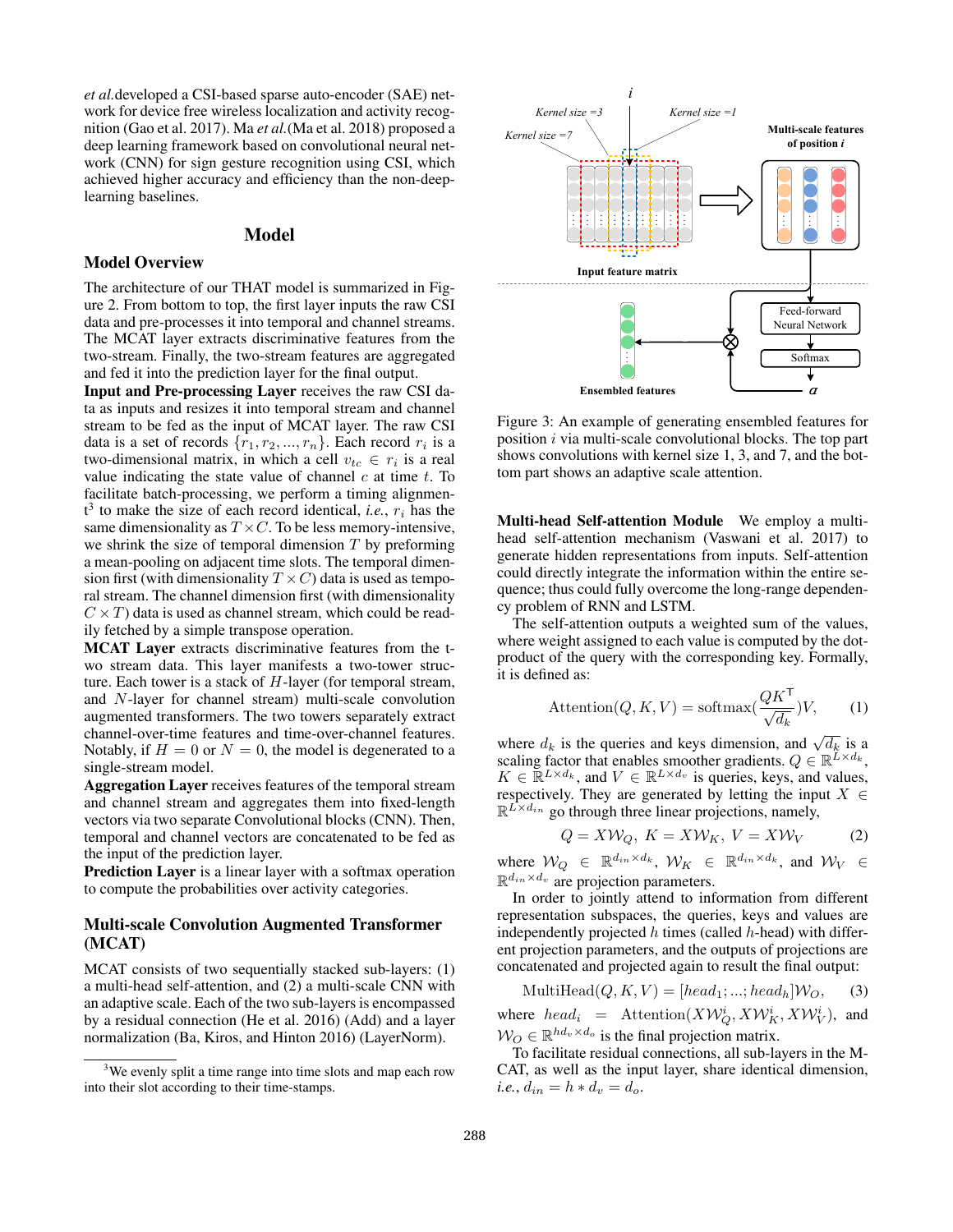Multi-scale Convolutional Block with Adaptive Scale Attention For HAR tasks, a single temporal point is too small to be informative. To capture features in a lager scope, we propose multi-scale convolutional blocks that use different scale kernel sizes and adaptively adjust between different scale by an adaptive scale attention mechanism.

Given a set of kernel sizes  $J = j_1, j_2, ..., j_{|J|}$ , each kernel size is related to a specific scale, *e.g.*, a 30 kernel size enables the model to capture the pattern within a temporal range of 30 ms. The output of multiple convolutional blocks is  $\overline{P} = P_1, P_2, ..., P_{|J|}$ , where  $P_i \in \mathbb{R}^{L \times d_o}$  is the feature matrix regarding the *i*-th kernel size  $j_i$ .  $P_i$  is defined as:

$$
P_i = \text{ReLU}(\text{Dropout}(\text{BN}(\text{Conv}(\mathcal{W}^{j_i}; X)))) \tag{4}
$$

Eq. 4 consists of four cascaded operations: a convolution  $(Conv(\cdot))$ , a batch normalization  $(BN(\cdot))$  (Ioffe and Szegedy 2015), a Dropout operation ( $Dropout(\cdot)$ ) (Srivastava et al. 2014), and a ReLU unit. The core operation is  $Conv(\mathcal{W}^{j_i}; X)$ , which receives the output features X of the multi-head self-attention module along with learnable weights  $W^{j_i} \in \mathbb{R}^{d_o \times j_i \times d_o}$ . The  $W^{j_i}$  consists of  $d_o$  filters, and each filter has the size of  $j_i \times d_o$ , convolving  $j_i$  adjacent positions. Notice that we use zero-padding to the two sides of X by  $|(j_i - 1)/2|$  to make the resulting feature map have the same size as  $L \times d_o$ . Fig. 3 shows an example of using scales 1, 3, 7 to capture pattern within different ranges to yield three features vectors.

Notably, it is unwise to use all those features since some of them are either redundant or less informative. In order to adaptively ensemble features at different scales, we propose an adaptive scale attention mechanism, as shown in Fig. 3. Formally, the ensembled features  $P^{ens}$  are defined as:

$$
P^{ens} = \alpha P = \sum_{i} \alpha_i P_i, \tag{5}
$$

where  $\alpha_i$  is an attention score of  $P_i$  at scale  $j_i$ .  $\alpha = \leq$  $\alpha_1, \alpha_2, ..., \alpha_{|J|} >$  is the vector of attention scores, which can be computed by:

$$
\alpha = \text{softmax}(\text{FFN}(P)),\tag{6}
$$

where  $FFN(\cdot)$  is a two-layer fully connected feed-forward neural network:

$$
FFN(P_i) = ReLU(P_iW_1^{\mathsf{T}} + b_1)W_2^{\mathsf{T}} + b_2, \qquad (7)
$$

where  $W_1 \in d_h \times d_o$  and  $W_2 \in 1 \times d_h$  are parameter matrices with a hidden dimension  $d_h$ , and  $b_1$  and  $b_2$  are biases.

Preserve Order Information by Gaussian Range Encoding The order information is vitally important in identifying reverse actions such as sit down and stand up.Unfortunately, existing positional encodings methods, *e.g.*, absolute encodings (Vaswani et al. 2017) or relative encodings (Shaw, Uszkoreit, and Vaswani 2018) are all defined on a single point: they assign a unique and highlydiscriminative encoding for each single point. As we argued, a meaningful unit should be a range rather than a single point. Simply encoding each point will turn out to be a kind of noise, and lead to generally worse results. Thus, we wish to use *range-based* encodings instead.



*K* **learnable range embeddings**

Figure 4: An example of generating Gaussian range encoding for one of positions. The final Gaussian range encoding is the multiplication of the  $K$  learnable range embeddings and normalized PDF vector of K Gaussian distributions.

To make the encoding be flexible to different start/end blank periods or subtle action speed changes, we propose a Gaussian range encoding that allows a position belonging to multiple ranges at the same time, and dynamically adjust proportions of different ranges during the training.

Without loss of generality, we assume there are  $K$  different ranges, and use random variable  $z_{ij}$  to denote the occurrence of position  $i$  belonging to the  $j$ -th range. We assume  $z_{ij}$  is drawn from a Gaussian distribution  $\mathcal{N}(\mu^j, \sigma^j)$  $(i.e., z_{ij} \sim \mathcal{N}(\mu^j, \sigma^j))$  with probability  $p^j(i)$ . As such, a position  $i$  is a mixture of all  $K$  ranges, and the distribution over ranges are  $p_i = \langle \frac{p^1(i)}{\zeta} \rangle$  $\frac{p^2(i)}{\zeta}$ ,  $\frac{p^2(i)}{\zeta}$  $\frac{p^{k}(i)}{\zeta},...,\frac{p^{K}(i)}{\zeta}$  > where  $\zeta$  is a normalization factor. Given the values vector  $v = \langle v_1, v_2, ..., v_K \rangle, v_j$  is the value of the *j*-th range. The expectation of position *i* is  $p_i v^{\mathsf{T}}$ .

All  $\mu$ ,  $\sigma$ , and v are unobserved hidden variables, and thus they cannot be directly estimated through maximum likelihood estimation (MLE). Fortunately, we can implicitly perform an expectation-maximization by neural networks' back-propagation. We set  $\mu$ ,  $\sigma$ , and v as randomly initialized free parameters, and dynamically update them with the training of the whole THAT model.

Formally, let  $\beta \in \mathbb{R}^{L \times K}$  be the normalized weights over  $K$  Gaussian distributions, which is defined as

$$
\beta = \text{softmax}(B),\tag{8}
$$

where  $B \in \mathbb{R}^{L \times K}$  is a weight matrix, in which each cell  $b_{ij}$ indicates the weight of the  $j$ -th Gaussian distributions for position *i*.  $b_{ij}$  is formally defined as:

$$
b_{ij} = -\frac{(i - \mu^{(j)})^2}{2\sigma^{(j)2}} - log(\sigma^{(j)}),
$$
\n(9)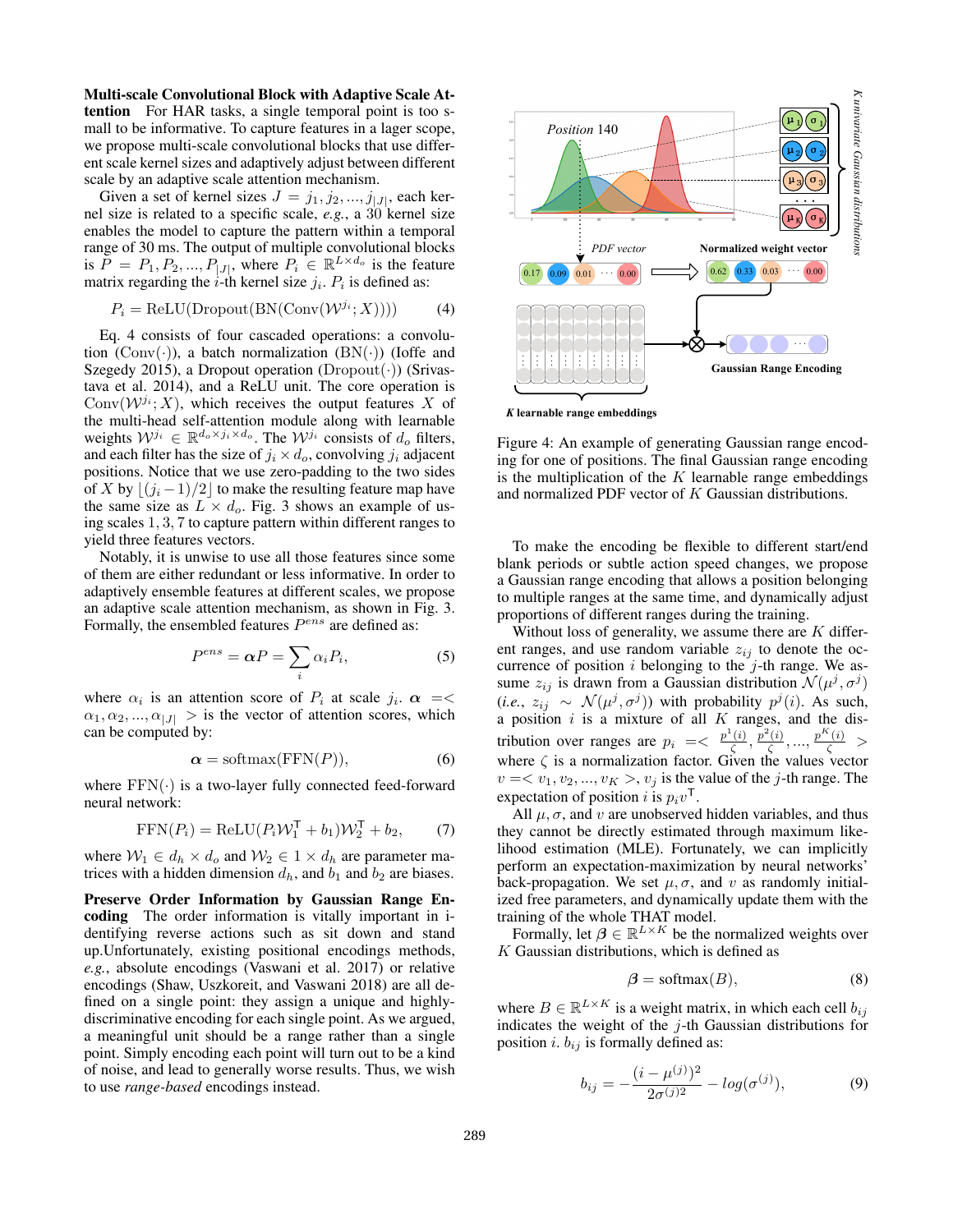where  $\mu^{(j)}$  and  $\sigma^{(j)}$  are learnable parameters that indicate the mean and standard deviation for  $j$ -th Gaussian distributions, respectively.

Finally, the range-biased stream  $X'$  is generated by adding the range encodings to the original stream  $X$ :

$$
X' = X + \beta E,\tag{10}
$$

where  $E \in \mathbb{R}^{K \times d_{in}}$  is a set of learnable range encodings. We can see that E corresponds to  $v$ .  $\beta$  corresponds to  $p_i$ , which can be proved that it is equivalent to computing  $L_1$ normalized  $K$  univariate Gaussian probability density functions (PDFs).

Fig. 4 shows an illustrative examples of the range encoding. For position 140, we can get the normalized PDF vector for K different Gaussian distributions, and each element in the vector indicates the proportion the corresponding range. The final encoding is the multiplication of the range embeddings and their corresponding proportions.

#### Aggregation Layer

Assume that the features extracted from temporal and channel streams have the size of  $T \times d_t$  and  $C \times d_c$ , respectively. In order to be amenable for the prediction layer, it is necessary to aggregate the features into a small fixed length vector. The aggregation layer aggregates each feature matrix using a CNN with a max-pooling operation:

$$
uX = v(WX, X)
$$
  
= ReLU(Dropout(Pooling(Conv(W<sup>X</sup>; X)))), (11)

where  $v(\cdot)$  consists of four cascaded operations: a convolution, a 1-max-over-time pooling operation (Kim 2014), a Dropout operation, and a ReLU unit. The convolutional layer has  $w$  kernel sizes and  $l$  filters, and each filter has the size of  $h \times d$  (h denotes the kernel size). Further, we use a 1-maxpooling operation to select the largest value over the feature map of a particular kernel to capture the most important feature, and it also helps to shrink the feature size to the kernel number. The output vector  $u^X$  has a fixed size  $1 \times w$ .

The final feature vector  $U \in \mathbb{R}^{1 \times (w^t + w^c)}$  is generated by concatenating the two output vectors:

$$
U = [u^T; u^C]. \tag{12}
$$

The final feature vector  $U$  is fed to the prediction layer to identify different activities.

#### Loss Function

The loss function  $\mathcal L$  is a standard cross-entropy loss (CEloss), which is defined as:

$$
\mathcal{L} = -\sum_{i}^{|A|} y_i log(f(\boldsymbol{\theta}; < X_T; X_C >)), \qquad (13)
$$

where  $y_i$  is the ground-truth label, and  $f(\cdot)$  denotes the predicted distribution of the final prediction layer of THAT model.  $X_T$  and  $X_C$  are input temporal and channel streams.  $|A|$  is the number of different activity categories.

| Datasets           | # $Rec.$ | # Activ. | Freq.    | TX-RX Dist. |
|--------------------|----------|----------|----------|-------------|
| Office Rm          | 140      |          | $1K$ Hz  | 3m          |
| <b>Activity Rm</b> | 600      |          | 500 Hz   | 4.5m        |
| Meeting Rm         | 600      |          | 500 Hz   | 2m          |
| Activ.+Meet.       | 1200     |          | $500$ Hz | 4.5m/2m     |

Table 1: Statistics of the four evaluation datasets.

| Methods       | Office | Activity | Meeting | Activ.+Meet. |
|---------------|--------|----------|---------|--------------|
| S-RF          | 75.3   | 80       | 84.7    | 82.6         |
| <b>S-HMM</b>  | 79.7   | 75       | 83.4    | 80.5         |
| <b>LSTM</b>   | 91.4   | 89.7     | 90.6    | 90.1         |
| <b>CNN</b>    | 96.4   | 94.3     | 96.2    | 95.4         |
| <b>ABLSTM</b> | 97.1   | 95.6     | 96.8    | 95.9         |
| <b>THAT</b>   | 98.2   | 98.4     | 99.0    | 98.6         |

Table 2: The recognition accuracy (%) comparison of THAT and baselines on the four evaluation datasets.

## Experimental Evaluation

In this section, we evaluate the performance of the proposed THAT model on human activity recognition tasks, and demonstrate its superiority over state-of-the-art models.

#### Evaluation Datasets

We used four datasets for evaluation, *i.e.*, Office Room<sup>4</sup>, Activity Room, Meeting Room, and Activity+Meeting. The first dataset is publicly available, and the last three are collected by our prototype system. Each dataset is a set of CSI matrices along with their corresponding ground-truth labels. Their brief statistics are summarized in Table 1.

#### Experimental Settings and Evaluation Metrics

The strides of average pooling were set to 4 for temporal stream and 3 for channel stream. The number of Gaussian distributions was  $K = 10$ . The  $\mu$ s were evenly distributed among temporal dimension, namely, beginning from 25 and ending with 475 with the step 50. All  $\sigma s$  were set to 8. The number of stacks for temporal module was  $H = 5$  and channel module was  $N = 1$ ; The dimensionality  $d_{in} = d_k = d_o$ was set to 90 and 500, the number of heads  $h$  were set to 9 and 200, and  $d_v = d_o/h$ . The dropout rate was 0.1. For temporal module and channel module, the kernel sizes were  $\{1, 3, 5\}$  and  $\{1, 2, 3\}$ , the hidden dimensions  $d_h$  were 360 and 4000. For temporal and channel module, the kernel numbers w were set to 128 and 16, and the kernel sizes l were set to  $\{10, 40\}$  and  $\{2, 4\}$ . The dropout rate for this layer was set to 0.5.

The model was implemented using Pytorch 1.4 with Python 3.6, and trained on a Nvidia 1080Ti GPU. For optimization, we used Adam (Kingma and Ba 2014) with an initial learning rate 0.001. All weight parameters were initialized using Xavier (Glorot and Bengio 2010). All datasets adopt 8:1:1 train/dev/test split. The batch size was 16. We

<sup>4</sup> https://github.com/ermongroup/Wifi\_Activity\_Recognition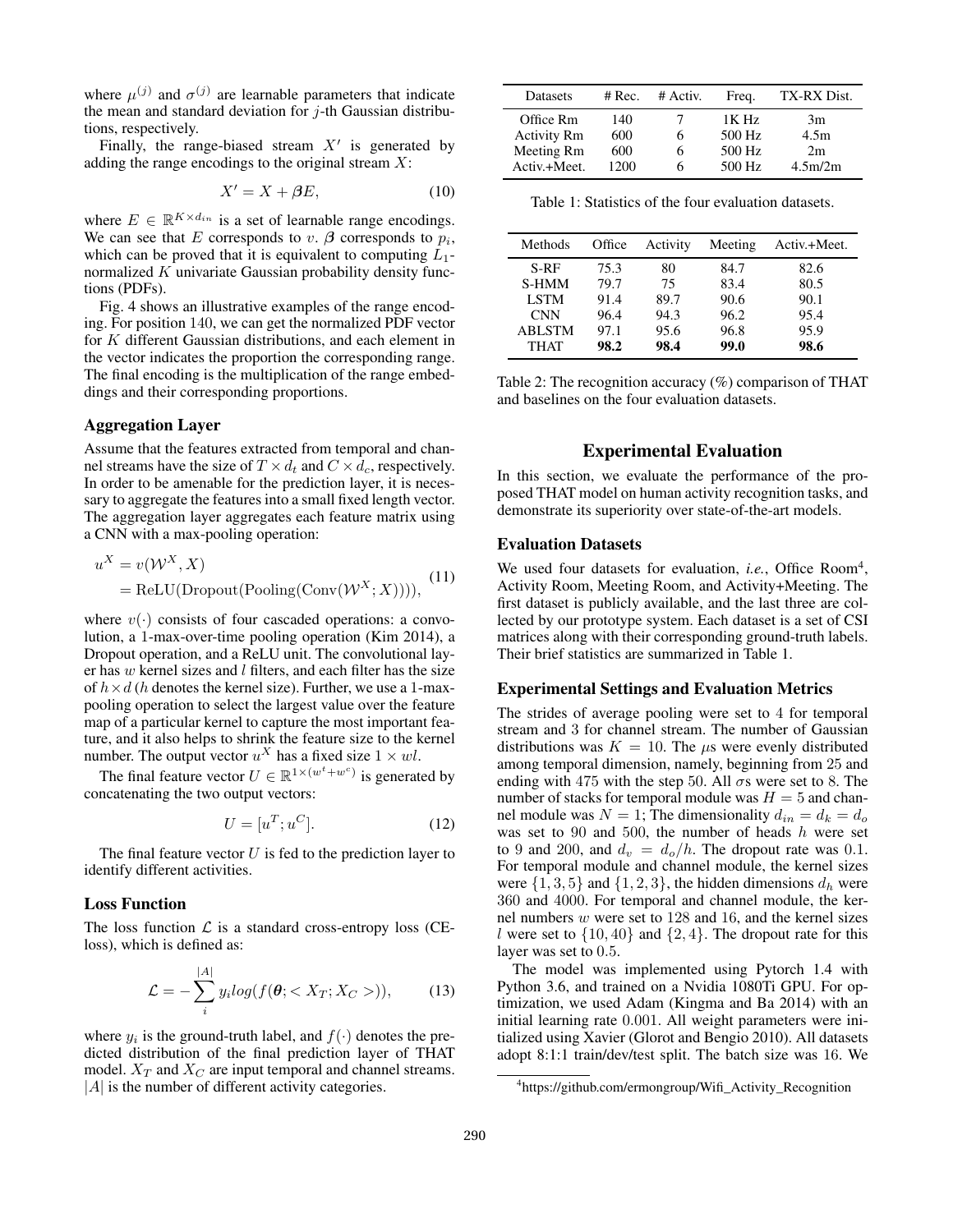| Environment          |               | Methods       |      | Lie down    |      | Fall | Pick up |      | Run  |              |          | Sit down<br>Stand up |           |              | Walk | Average |  |
|----------------------|---------------|---------------|------|-------------|------|------|---------|------|------|--------------|----------|----------------------|-----------|--------------|------|---------|--|
|                      |               | $S-RF$        |      | 65.1        |      | 82.2 | 85.5    |      | 83.8 | 59.8         |          |                      | 60.7      |              | 89.8 | 75.3    |  |
|                      |               | S-HMM         | 62.9 |             |      | 86.7 | 89.2    |      | 94.2 |              | 73.4     |                      | 59.9      |              | 92.0 | 79.8    |  |
|                      |               | <b>LSTM</b>   |      | 95.0        |      | 92.8 | 98.1    |      | 96.9 |              | 82.4     |                      | 82.2      |              | 93.4 | 91.6    |  |
| Office Room          |               | <b>CNN</b>    |      | 97.4        |      | 97.5 | 98.0    |      | 98.5 |              | 90.2     |                      | 93.8      |              | 99.0 | 96.3    |  |
|                      |               | <b>ABLSTM</b> | 96.4 |             | 98.9 |      |         | 97.6 |      | 97.8         | 94.9     |                      | 96.5      |              | 96.6 | 97.0    |  |
|                      |               | <b>THAT</b>   |      | 96.4        |      | 99.0 | 98.9    |      | 98.7 |              | 97.4     |                      | 99.9      |              | 98.4 | 98.4    |  |
| Environment          |               | Methods       |      | Jump        |      | Bow  |         |      | Run  |              | Sit down |                      | Wave hand |              | Walk | Average |  |
|                      |               | $S-RF$        |      | 66.1        |      |      | 71.2    |      | 88.3 |              | 78.2     |                      | 87.1      |              | 88.8 | 80.0    |  |
|                      |               | S-HMM         |      | 36.8        |      |      | 47.9    |      | 92.7 |              | 90.8     |                      | 89.8      |              | 91.7 | 75.0    |  |
|                      |               | <b>LSTM</b>   |      | 88.1        |      |      | 81.8    |      | 90.6 |              | 90.9     |                      | 94.7      |              | 91.9 | 89.7    |  |
| <b>Activity Room</b> | <b>CNN</b>    |               | 94.1 |             |      | 90.4 |         | 93.8 |      | 96.5<br>96.6 |          | 97.2<br>96.5         |           | 93.8<br>97.9 | 94.3 |         |  |
|                      | <b>ABLSTM</b> |               | 93.4 |             |      | 93.9 |         | 95.5 |      |              |          |                      |           |              | 95.6 |         |  |
|                      |               | <b>THAT</b>   |      | 98.8        |      |      | 98.7    |      | 96.7 |              | 98.7     |                      | 98.7      |              | 98.9 | 98.4    |  |
|                      |               | $S-RF$        |      | 84.6        |      |      | 88.7    |      | 81.1 |              | 82.1     |                      | 81.4      |              | 90.5 | 84.7    |  |
|                      |               | S-HMM         |      | 67.1        |      |      | 77.2    |      | 89.1 |              | 82.8     |                      | 90.6      |              | 93.6 | 83.4    |  |
|                      |               | <b>LSTM</b>   |      | 89.6        |      |      | 87.2    |      | 90.5 |              | 91.6     |                      | 93.7      |              | 90.7 | 90.6    |  |
| Meeting Room         |               | <b>CNN</b>    |      | 96.2        |      |      | 92.2    |      | 95.8 |              | 98.4     |                      | 98.3      |              | 96.2 | 96.2    |  |
|                      | <b>ABLSTM</b> |               |      | 96.5        |      | 98.2 |         | 97.1 |      |              | 98.5     |                      | 92.8      |              | 97.6 | 96.8    |  |
|                      |               | <b>THAT</b>   |      | 99.3        |      |      | 99.8    |      | 97.3 |              | 99.7     |                      | 99.2      |              | 98.4 | 99.0    |  |
|                      |               | $S-RF$        |      | 70.9        |      |      | 82.8    |      | 88.7 |              | 85.6     |                      | 81.7      |              | 85.9 | 82.6    |  |
|                      |               | S-HMM         |      | 50.9        |      |      | 66.8    |      | 88.7 |              | 88.8     |                      | 89.7      |              | 97.8 | 80.5    |  |
|                      | <b>LSTM</b>   |               | 78.8 |             |      | 91.9 |         | 96.9 |      | 92.1         |          | 89.2                 |           | 91.7         | 90.1 |         |  |
| Activity+Meeting     |               | <b>CNN</b>    |      | 93.1        |      |      | 95.2    |      | 97.3 |              | 95.9     |                      | 97.1      |              | 93.6 | 95.4    |  |
|                      |               | <b>ABLSTM</b> |      | 93.6        |      |      | 94.5    |      | 97.1 |              | 97.4     |                      | 95.8      |              | 97.1 | 95.9    |  |
|                      |               | <b>THAT</b>   |      | <b>99.0</b> |      |      | 99.2    |      | 97.4 |              | 99.6     |                      | 97.6      |              | 98.7 | 98.6    |  |

Table 3: Categorical performance comparison on Office Room, Activity Room, Meeting Room, and Activity+Meeting datasets.

ran the model for a maximum of 50 epochs and selected the best on validation set for testing.

Evaluation Metrics Following the common practices, we adopt recognition accuracy (*i.e.*, the proportion of correctly recognized activities among all predictions) as the metric.

#### Baselines

We compared with five state-of-the-art models: two featurebased models S-RF (Yousefi et al. 2017) and S-HMM (Wang et al. 2017), and three DL-based models CNN, LSTM (Yousefi et al. 2017), and ABLSTM (Chen et al. 2018).

## Main Results

Table 2 lists the recognition accuracy of the proposed THAT model compared with baselines on the four evaluation datasets. From Table 2, we can see that:

i) Our model THAT excels all baselines significantly, achieving new state-of-the-art results on these datasets. Our model outperforms the best previous model ABLSTM by 1.1 pts (percentage points), 2.8 pts, 2.2 pts, and 2.7 pts on the four datasets, respectively. This demonstrates our convolution augmented transformer and the two-stream structure do truly achieve a better performance on HAR tasks.

ii) The performance gaps between feature-based models (S-RF and S-HMM), and deep-neural models (LST-M, CNN, ABLSTM, and THAT) are huge. Among all the models, S-HMM has the worst performance (on average 79.65% accuracy), and S-RF is only slightly better than S-HMM (80.65%). For DL-baseed models, LSTM performs the worst since it suffers greatly from the long-range dependency problem. Being able to adaptively integrate hidden states by a attention mechanism, ABLSTM achieved a better results (around 6 pts) than traditional LSTM model and became the best among baselines. All DL-based models achieved at least 10 pts average improvements over featurebased models. Compared with the best feature-based model, our model achieved 18.6 pts, 18.4 pts, 14.3 pts, and 16 pts improvements. This is because deep-neural models are of high expressiveness, and can automatically and adaptively extract useful features from raw data.

iii) Our model performed equally well on different working scenarios. On the first three single-scenario datasets, the difference is only 0.6 pt. For hybrid-scenario dataset Activity+Meeting, the performance of THAT model is commensurately good compared to that under single-scenario and excels other models significantly. This demonstrates the effectiveness of THAT on hybrid-scenario. Another observation is that other DL-based models (*i.e.*, LSTM, CNN, and ABLSTM) perform slightly worse on Activity Room than other two. We believe it mainly caused by the TX-RX distance, which is larger than others in Activity Room (4.5m v.s. 2m and 3m). It may weaken the received strength and entail more noise. Thus, our model is of high robustness against different working scenarios.

#### Categorical Performance Comparison

Table 3 shows the categorical performance comparison between THAT and baselines on the four evaluation datasets. We can see that our model outperformed almost all base-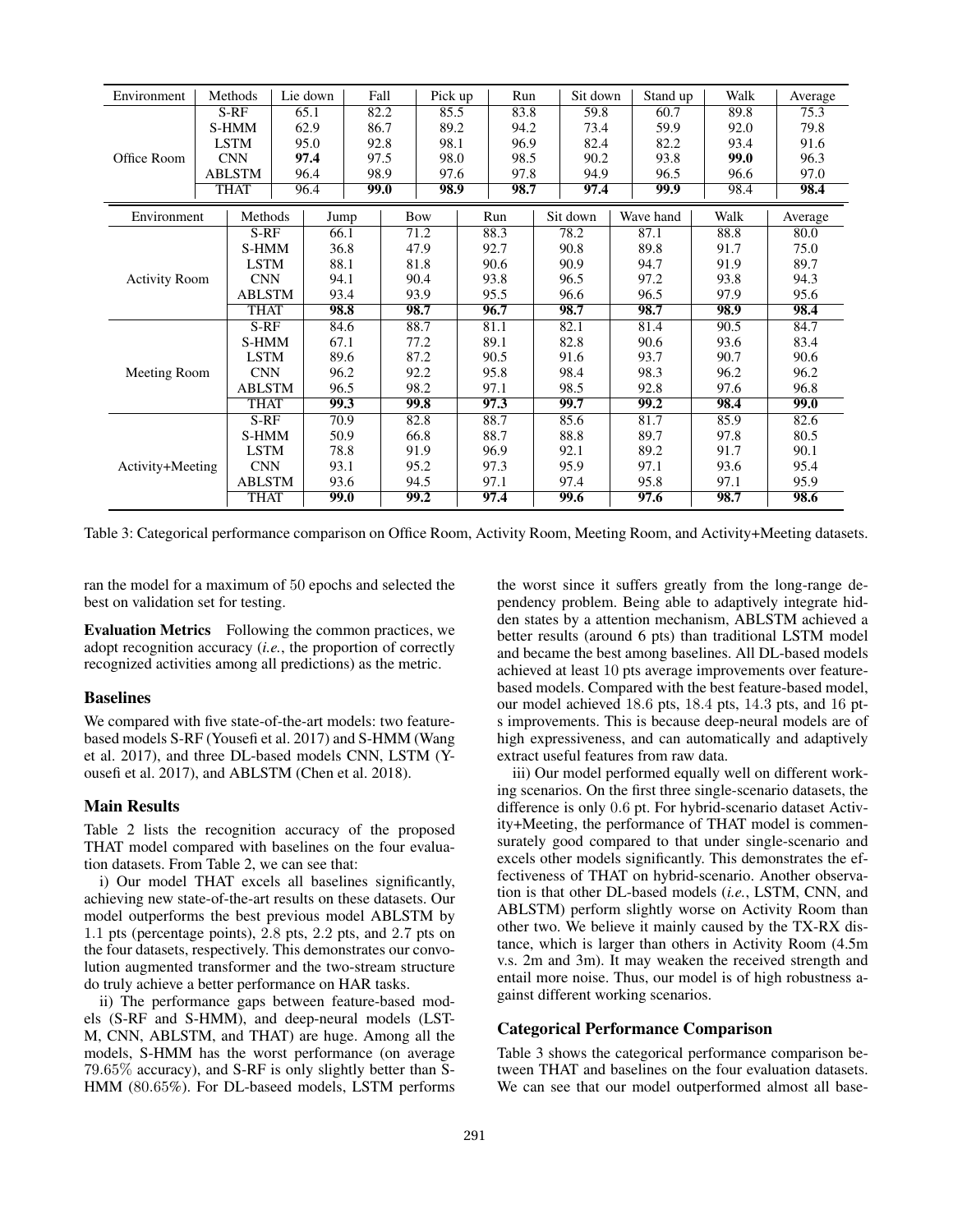| Model                            | Office Room |        | <b>Activity Room</b> |         | Meeting Room |        | Activity+Meeting |         |  |
|----------------------------------|-------------|--------|----------------------|---------|--------------|--------|------------------|---------|--|
|                                  | Accuracy    | Δ      | Accuracy             |         | Accuracy     | Δ      | Accuracy         |         |  |
| <b>THAT</b>                      | 98.2        |        | 98.4                 |         | 99.0         | -      | 98.6             |         |  |
| - Gaussian Range Encoding        | 97.9        | $-0.4$ | 97.9                 | $-0.5$  | 98.5         | $-0.5$ | 98.2             | $-0.4$  |  |
| - Gaussian Range Encoding (+ PE) | 91.1        | $-7.2$ | 84.3                 | $-14.1$ | 90.3         | $-8.7$ | 87.8             | $-10.8$ |  |
| - Multi-scale CNN                | 95.3        | $-3.0$ | 97.4                 | $-1.0$  | 97.0         | $-2.0$ | 97.3             | $-1.3$  |  |
| - Multi-scale CNN (+ PFFN)       | 97.2        | $-1.1$ | 97.2                 | $-1.2$  | 98.1         | $-0.9$ | 97.7             | $-0.9$  |  |
| - Temporal Module                | 92.0        | $-6.3$ | 95.2                 | $-3.2$  | 97.5         | $-1.5$ | 95.9             | $-2.7$  |  |
| - Channel Module                 | 93.8        | $-4.5$ | 97.7                 | $-0.7$  | 98.3         | $-0.7$ | 98.0             | $-0.6$  |  |

Table 4: Ablation study results compared with the full THAT model. The accuracy is shown in percentage (%).

lines in identifying any activity on all the four datasets. This demonstrates our model is effective in capturing general patterns rather than just taking advantages of the "biases" of some specific activities.

Another observation is that, LSTM and CNN suffer more difficulties in recognizing reverse activities sit down and stand up because they need position or order information. Owing to involving an attention mechanism, ABLSTM has an improvement over LSTM. Our model performs significantly better than both scope-based model CNN (5.5 pts) which does not preserve positional information and sequential model ABLSTM (1.5 pts) that focuses on a fixed scale. This demonstrates our proposed Gaussian range encoding and multi-scale CNN block could preserve order information and are able to capture multi-scale features.

## Ablation Test

We conducted an ablation study to evaluate the contributions of the proposed Gaussian range encoding, multi-scale CNN, and the two-stream structure. Table 4 represents the results. In each test, we ablated a specific component from the full model. Notably, we made two further testes by replacing the ablated component with an alternative component: the first used positional encoding proposed in (Vaswani et al. 2017) to replace our Gaussian range encoding (*i.e.*, - Gaussian Range Encoding (+ PE)), the second used a positionwise feed-forward neural network to replace our multi-scale CNN (*i.e.*, - Multi-scale CNN (+ PFFN)).

From Table 4, we can see that position/order information does help a better recognition. The ablation on Gaussian range encoding incurs roughly 0.5 pt accuracy decline. Interestingly, the results of using positional encoding PE (Vaswani et al. 2017) are even worse than without any positional encoding. This is caused by the over-positionality that the encodings assigned to each single position turn out to be an interference.

The ablation on multi-scale CNN incurs a 1.83 pts accuracy decline, compared with using PFFN, still 1 pt performance gap. This demonstrates the multi-scale pattern captured by the CNN is critical, especially on datasets (*e.g.*, Office Room) that have a long time range.

Another observation is, compared with single-stream model, the two-stream structure could effectively improve the model performance. This indicates the two-stream could be complementary to improve the recognition accuracy. Among the two streams, the ablation on temporal module in-

| Models        | Training (Sec) | Testing (Sec) | Recs/Sec |
|---------------|----------------|---------------|----------|
| S-RF          | 6.09           | 0.016         | 31250    |
| S-HMM         | 0.029          | 0.22          | 2272.72  |
| <b>LSTM</b>   | 5168.86        | 4.39          | 113.9    |
| <b>CNN</b>    | 1474.76        | 1.12          | 446.43   |
| <b>ABLSTM</b> | 11352.82       | 6.77          | 73.86    |
| <b>THAT</b>   | 2996.75        | 1.55          | 332.58   |

Table 5: Empirical execution time on Activity Rm dataset.

curs a bigger decline, which is in accord with common senses that temporal features are more intuitive and important. From ablation test, we can conclude that all these components contribute significantly to the model performance.

#### Empirical Efficiency

To validate the time-efficiency of THAT, we show the empirical execution time on Activity Room dataset in Table 5.

From Table 5, we can see that all DL-based models (*i.e.*, LSTM, CNN, ABLSTM, and THAT) are more timeconsuming than traditional machine learning models (*i.e.*, S-RF, S-HMM). Our THAT model (and CNN) has a better time-efficiency than sequential models LSTM and ABLST-M, since most of the computations (*e.g.*, multi-head selfattention module, all convolution modules) can be computed in parallel. The high time costs in training phase would not be a big issue since it can be computed offline. In testing phase, our model is  $3.37\times$  faster than ABLSTM,  $1.83\times$ faster than LSTM, and competitive to CNN. The throughput rate of THAT is 332.58 Recs/Sec, indicating each record can be inferred within 4ms. Considering the window size of each record is 4 seconds, the time cost of our model could be fully ignored. This demonstrates our model is not only of high effectiveness, but also efficient enough for real-time WiFi-based human activity recognition.

#### Conclusion

In this paper, we propose a novel neural network for devicefree HAR tasks. Our model extracts both time-over-channel and channel-over-time features, and uses Gaussian range encoding and a multi-scale convolution block to capture range patterns. The experimental results show that, compared with the best previous model ABLSTM, our model delivers an average 2.2 pts accuracy improvement, while being 1.83∼3.37× faster.